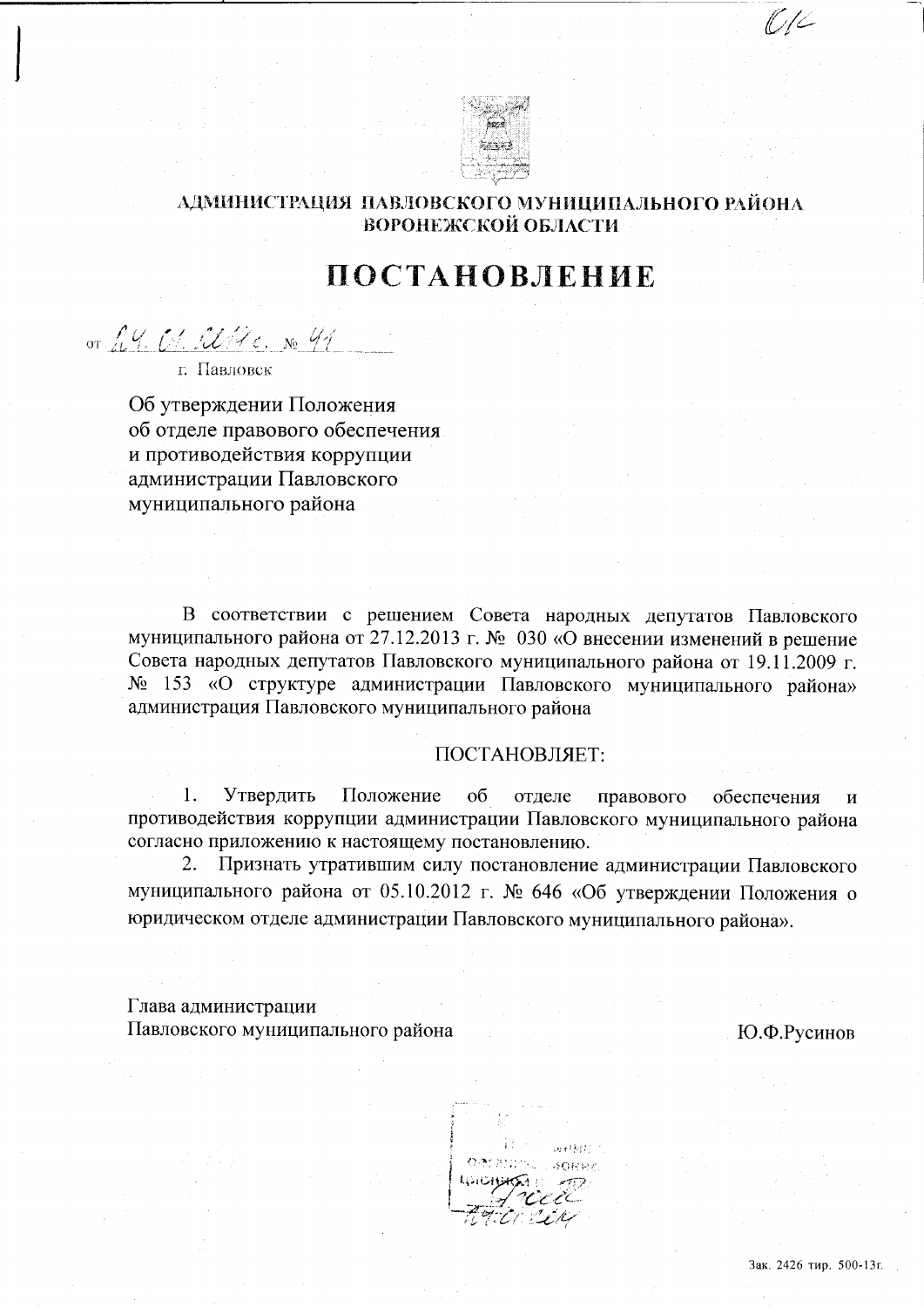## Приложение

к постановлению администрации Павловского муниципального района

or  $24.01204c$  $\mathbb{N}^{\circ}$  (i)

#### ПОЛОЖЕНИЕ

об отделе правового обеспечения и противодействия коррупции администрации Павловского муниципального района Воронежской области

#### $\mathbf{1}$ . Общие положения

 $1.1.$ Отдел правового обеспечения и противодействия коррупции администрации Павловского муниципального района (далее - Отдел) является структурным подразделением администрации Павловского муниципального района.

1.2. Отдел руководствуется  $\mathbf{B}$ своей деятельности Конституцией Российской Федерации, Федеральными конституционными законами, Федеральными законами, актами Президента Российской Федерации  $\overline{M}$ Правительства Российской Федерации, Уставом и Законами Воронежской области, нормативными актами правительства Воронежской области, Уставом Павловского муниципального района и иными нормативными правовыми актами Павловского муниципального района, а также настоящим Положением.

1.3. Отдел функционально подчинён главе администрации Павловского муниципального района.

1.4. Отдел осуществляет свою деятельность во взаимодействии с другими структурными подразделениями  $\mathbf{M}$ органами администрации Павловского муниципального района. органами местного самоуправления Павловского муниципального района, областными и федеральными органами исполнительной власти, общественными объединениями и иными организациями.

#### 2. Основные задачи

 $2.1.$ Правовое обеспечение деятельности администрации муниципального района;

 $2.2.$ Соблюдение и укрепление законности в деятельности администрации муниципального района:

Обеспечение соответствия проектов муниципальных правовых актов 2.3. администрации, договоров, соглашений, муниципальных контрактов, заключаемых администрацией муниципального района, действующему законодательству;

2.4. Защита прав и законных интересов администрации муниципального района в судебных органах, прокуратуре, иных органах и учреждениях.

2.5. Обеспечение реализации полномочий администрации Павловского муниципального района в сфере антикоррупционной политики: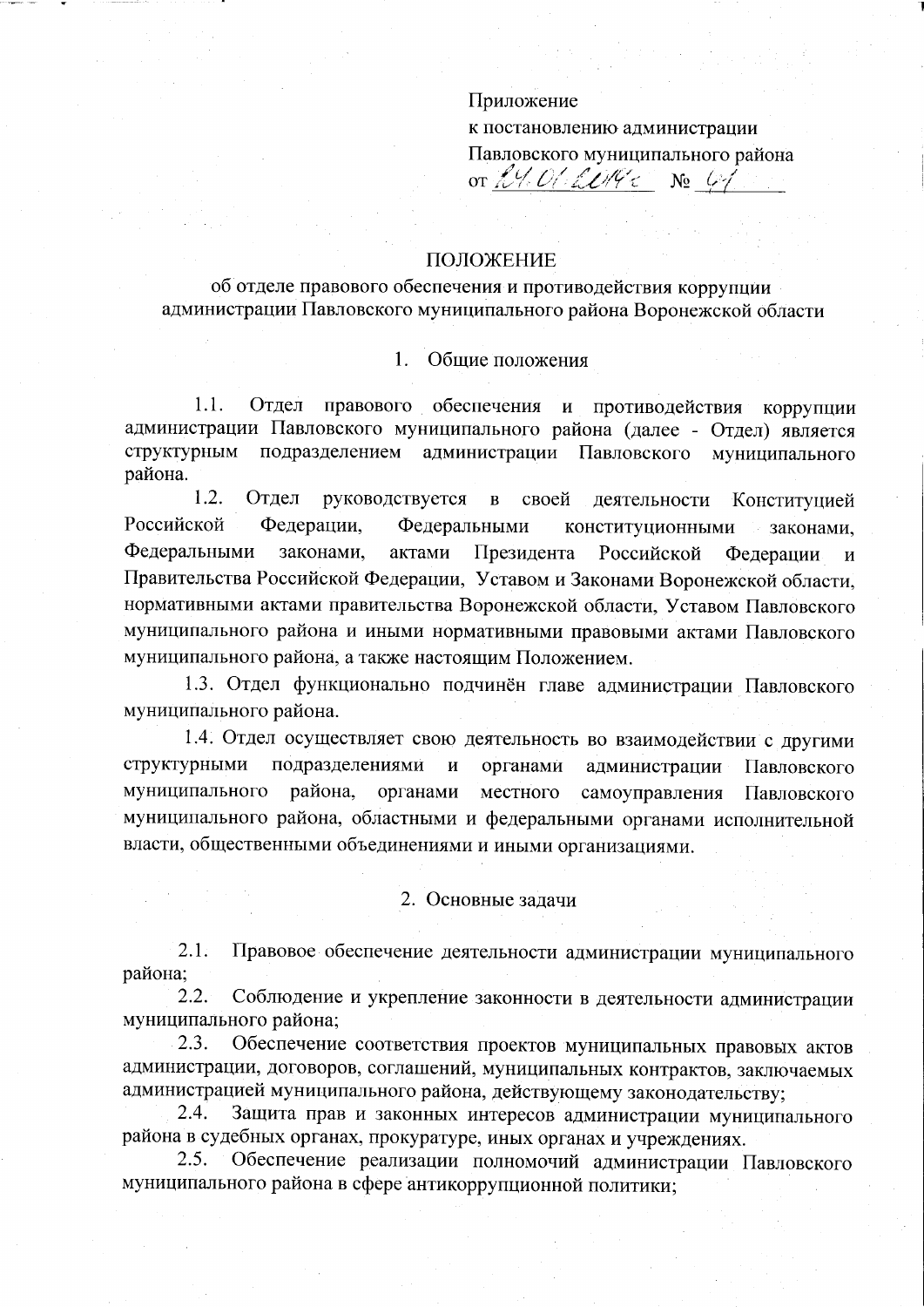$2.6.$ Обеспечение взаимодействия администрации Павловского муниципального района с органами власти, органами местного самоуправления, правоохранительными органами, иными заинтересованными органами И организациями по вопросам реализации мероприятий в сфере противодействия коррупции.

 $2.7.$ Организация контроля за реализацией мероприятий, направленных на противодействие коррупции.

2.8. Ведение договорной и претензионно-исковой работы;

2.9. Ведение регистра муниципальных правовых актов Павловского муниципального района и предоставление информации, необходимой для ведения регистра муниципальных нормативных правовых актов.  $B$ правительство Воронежской области с использованием программного обеспечения;

2.10. Обеспечение деятельности административной комиссии администрации муниципального района.

#### 3. Функции отдела

3.1. Проведение правовой и (или) антикоррупционной экспертизы и подготовка заключений на соответствие действующему законодательству проектов муниципальных правовых актов администрации муниципального района. подготовленных структурными подразделениями и органами администрации Павловского муниципального района, а также проведение антикоррупционной экспертизы нормативных правовых актов администрации муниципального района при мониторинге их применения;

3.2. Проведение правовой и (или) антикоррупционной экспертизы проектов решений Совета народных депутатов, вносимых в Совет народных депутатов главой администрации муниципального района в порядке правовой инициативы;

 $3.3.$ Проведение правовой экспертизы договоров, соглашений. муниципальных контрактов, доверенностей, выдаваемых от имени администрации муниципального района, на предмет соответствия федеральным, областным и муниципальным нормативным правовым актам;

3.4. Проведение правовой экспертизы проектов административных регламентов  $\Pi$ <sup>O</sup> предоставлению муниципальных услуг, разработанных структурными подразделениями  $\mathbf{M}$ органами администрации Павловского муниципального района;

3.5. Подготовка правовых заключений по проектам муниципальных правовых актов, поступающих на правовую экспертизу, в том числе вносимых в порядке правотворческой инициативы главой администрации Павловского муниципального района.

3.6. Подготовка проектов постановлений и распоряжений администрации Павловского муниципального района по вопросам компетенции отдела;

3.7. Подготовка самостоятельно или совместно с другими структурными подразделениями предложений об изменении или отмене (признании утратившими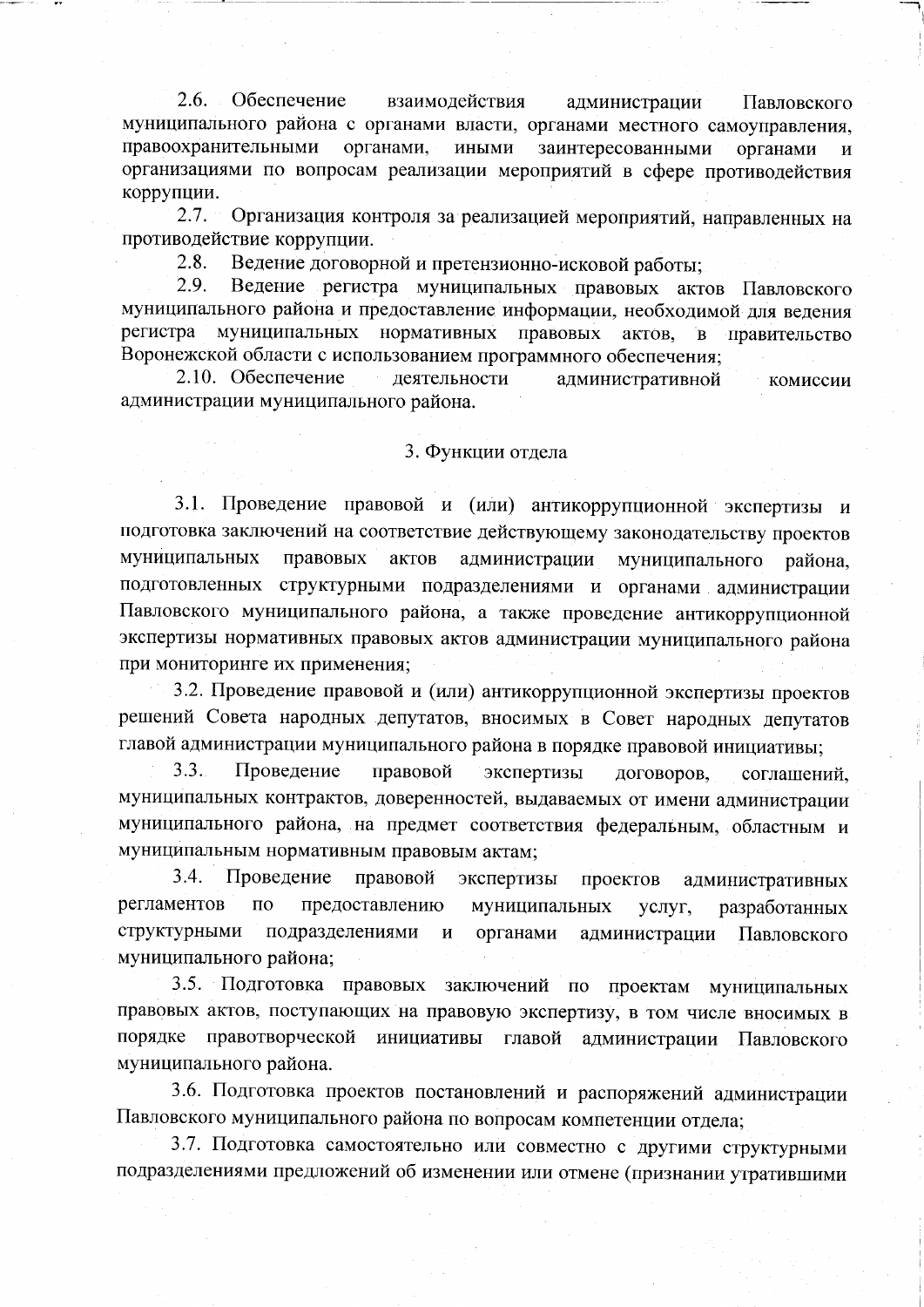силу) нормативных правовых актов администрации Павловского муниципального района:

3.8. Представление в установленном порядке интересов администрации Павловского муниципального района в судебных и других органах при рассмотрении правовых вопросов;

3.9. Подготовка проектов договоров, соглашений, муниципальных контрактов, иных документов и участие в их разработке;

3.10. Подготовка проектов доверенностей на представительство от имени администрации муниципального района, регистрация и хранение их копий;

3.11. Разработка мер по противодействию коррупции, устранению причин и условий, способствующих ее проявлению, а также осуществление контроля за реализацией этих мер.

3.12. Разработка проектов муниципальных правовых актов Павловского муниципального района по реализации антикоррупционной ПОЛИТИКИ  $\mathbf{B}$ Павловском муниципальном районе;

3.13. Подготовка ежегодного сводного отчета о состоянии коррупции и реализации мер антикоррупционной политики в Павловском муниципальном районе для представления в Правительство Воронежской области

3.14. Обеспечение деятельности Совета по противодействию коррупции в Павловском муниципальном районе;

3.15. Проведение анализа результатов антикоррупционной экспертизы нормативных правовых актов и проектов нормативных правовых актов.

3.16. Оказание правовой и методической помощи органам местного самоуправления поселений при проведении ими антикоррупционной экспертизы муниципальных нормативных правовых актов.

3.17. Обеспечение размещения на официальном сайте администрации Павловского муниципального района информации об антикоррупционной деятельности, ведение специализированного раздела о противодействии коррупции, наполнение его актуальной информацией.

3.18. Осуществление мер по созданию эффективной системы обратной связи, корректировать проводимую антикоррупционную работу на позволяющей основе полученной от населения и институтов гражданского обшества информации и ее результативности.

3.19. Оказание работникам администрации Павловского муниципального района, ее структурным подразделениям правового содействия по вопросам, относящимся к ее компетенции:

3.20. Оказание консультативной и методической помощи органам местного самоуправления поселений;

3.21. мероприятий Проведение повышению  $\overline{10}$ правовых знаний служащих работников муниципальных  $\mathbf{M}$ администрации Павловского района. муниципального  $\overline{\mathbf{B}}$ **TOM** числе антикоррупционной  $\Pi$ <sup>O</sup> тематике;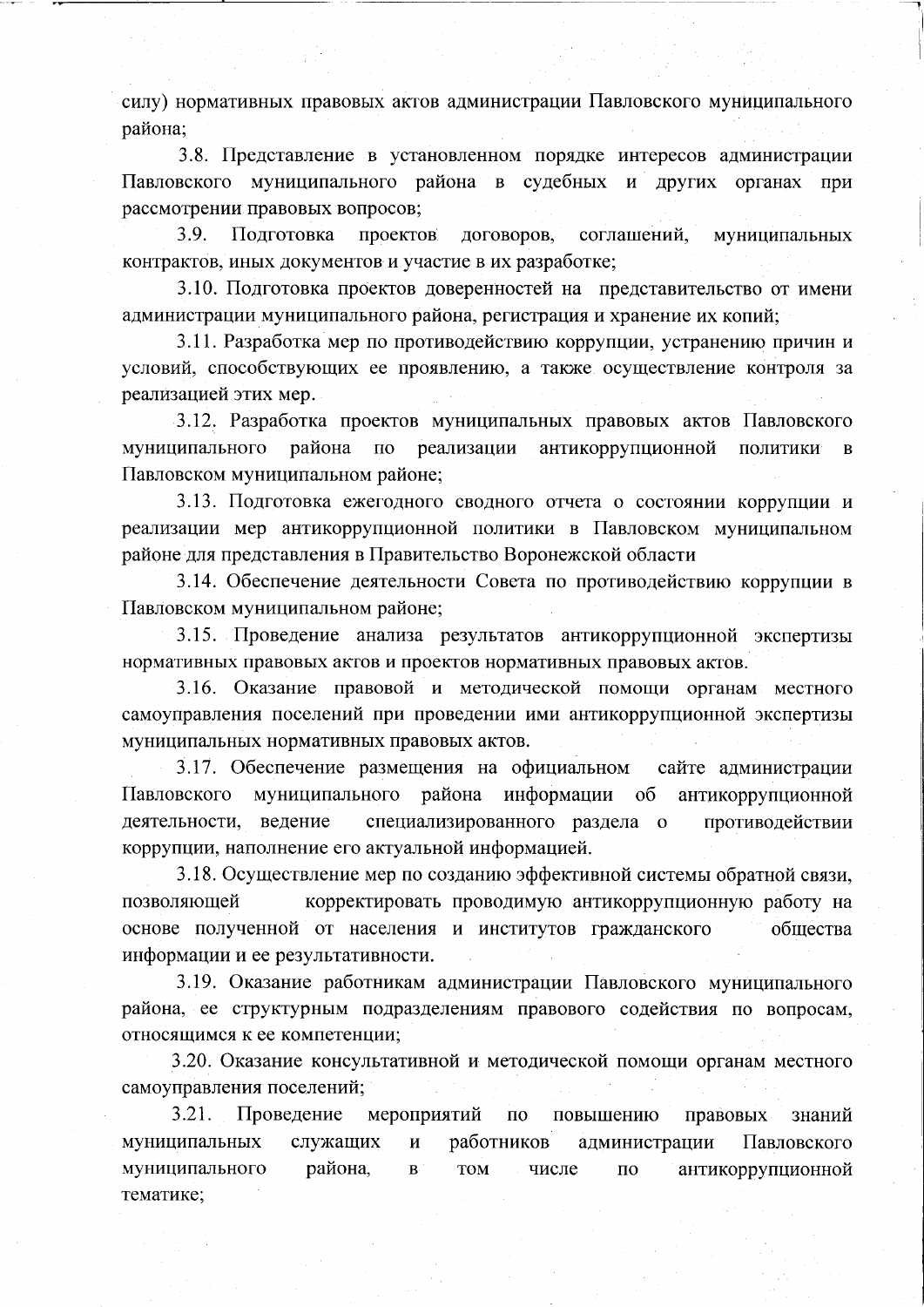3.22. Рассмотрение обращений граждан, в том числе содержащих сведения о фактах коррупционных проявлений в органах местного самоуправления Павловского муниципального района;

3.23. Участие в процедурах взаимодействия с органами государственной власти, органами местного самоуправления, правоохранительными органами, организациями, гражданами;

 $3.24.$  $C6op$ информации  $OT$ поселений, входящих  $\mathbf{B}$ Павловский муниципальный район, необходимой для ведения регистра муниципальных нормативных правовых актов Воронежской области, в объеме, предусмотренном законодательством Воронежской области;

3.25. Ведение претензионно-исковой работы администрации Павловского муниципального района;

3.26. Анализ и обобщение договорной и претензионно-исковой работы, судебной практики, а также представлений, протестов органов прокуратуры;

 $3.27.$ Разъяснение действующего законодательства, муниципальных нормативных правовых актов, порядка их принятия и применения в работе подразделениями и органами администрации структурными Павловского муниципального района;

3.28. Обеспечение организационного обслуживания деятельности административной комиссии администрации муниципального района;

3.29. Осуществление иных функций в соответствии с выполняемыми задачами по поручению главы администрации муниципального района.

4. Права, обязанности, ответственность

4.1. Отдел имеет права:

4.1.1. В соответствии с действующим законодательством, запрашивать и получать от структурных подразделений и органов администрации Павловского муниципального района, органов местного самоуправления. предприятий. учреждений и организаций, независимо от форм собственности, документы и другую информацию в объемах, необходимых для осуществления функций, возложенных на отдел:

4.1.2. Использовать в установленном порядке имеющиеся системы связи, коммуникации и информационные ресурсы;

4.1.4. Передавать в установленном порядке необходимую информацию в органы государственной власти, органы местного самоуправления, учреждения, организации по вопросам, отнесенным к ведению отдела;

4.1.5. Направлять рекомендации и предложения должностным лицам структурных подразделений  $\overline{\mathbf{M}}$ муниципальных отделов администрации Павловского муниципального района. органов местного самоуправления Павловского муниципального района по результатам проверок исполнения федеральных, областных и муниципальных правовых актов;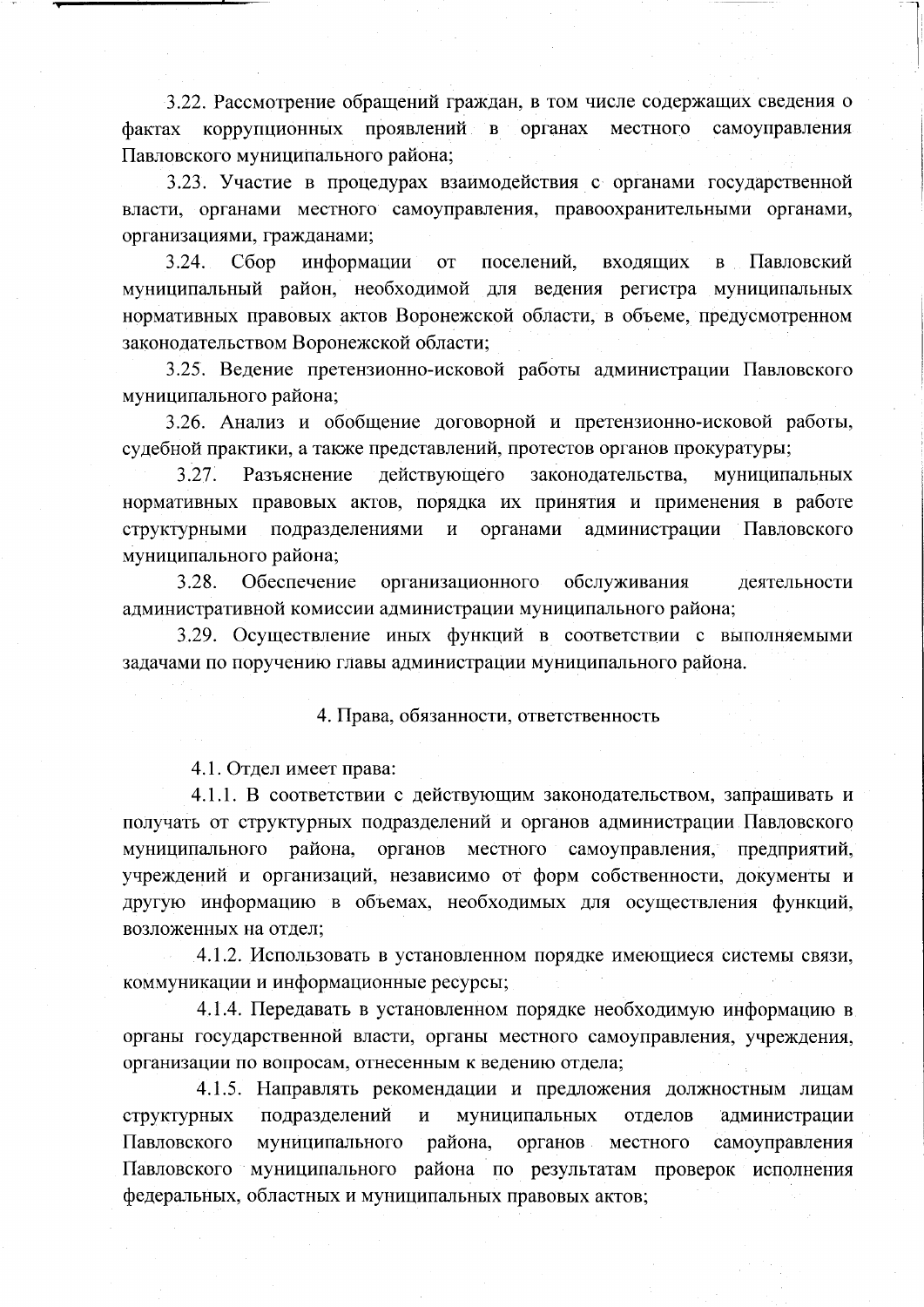4.1.6. Возвращать разработчикам проекты постановлений и распоряжений администрации Павловского муниципального района, которые не прошли необходимого согласования или противоречат действующему законодательству;

 $4.1.7.$ Вносить в установленном порядке на рассмотрение главы администрации Павловского муниципального района проекты правовых актов, а также предложения по вопросам, входящим в компетенцию отдела;

4.1.8. Вести служебную переписку со структурными подразделениями и муниципальными отделами администрации Павловского муниципального района, самоуправления Павловского муниципального органами местного района. учреждениями и организациями по вопросам, отнесенным к ведению отдела;

4.1.9. Проводить совещания, инструктажи, семинары, использовать другие организационные формы по вопросам, отнесенным к ведению отдела.

4.1.10. Иные права в соответствии с действующим законодательством.

4.2. Отдел обязан:

4.2.1. Предоставлять в указанные сроки и полном объеме информацию на письменные запросы правительства Воронежской области. органов государственной власти. органов местного самоуправления. учреждений. организаций, в пределах компетенции отдела.

4.3. Начальник Отдела несет персональную ответственность за выполнение задач и функций, возложенных на Отдел, с учетом прав, предоставленных ему настоящим Положением, и в пределах полномочий, предоставленных Отделу, а также за состояние трудовой дисциплины в отделе;

4.3.1. Муниципальные служащие и работники Отдела несут персональную ответственность за выполнение должностных обязанностей, за действие и бездействие, ведущие к нарушению прав и законных интересов граждан, в порядке, установленном действующим трудовым законодательством и законодательством о муниципальной службе.

5. Управление и структура

 $5.1.$  Отдел возглавляет начальник. назначаемый на должность  $\mathbf{M}$ освобождаемый от должности распоряжением администрации Павловского муниципального района в соответствии с квалификационными требованиями по должности муниципальной службы;

5.2. Начальник отдела осуществляет общее руководство деятельностью отдела на принципах единоначалия и несет персональную ответственность за выполнение задач и возложенных на отдел функций;

Начальник отдела вносит в установленном порядке на рассмотрение 5.3. главы. администрации Павловского иуниципального района проекты муниципальных правовых актов по вопросам, входящим в компетенцию отдела;

Структура, численность, месячный фонд оплаты туда и штатное  $5.4.$ расписание отдела утверждается и изменяется распоряжением администрации Павловского муниципального района.